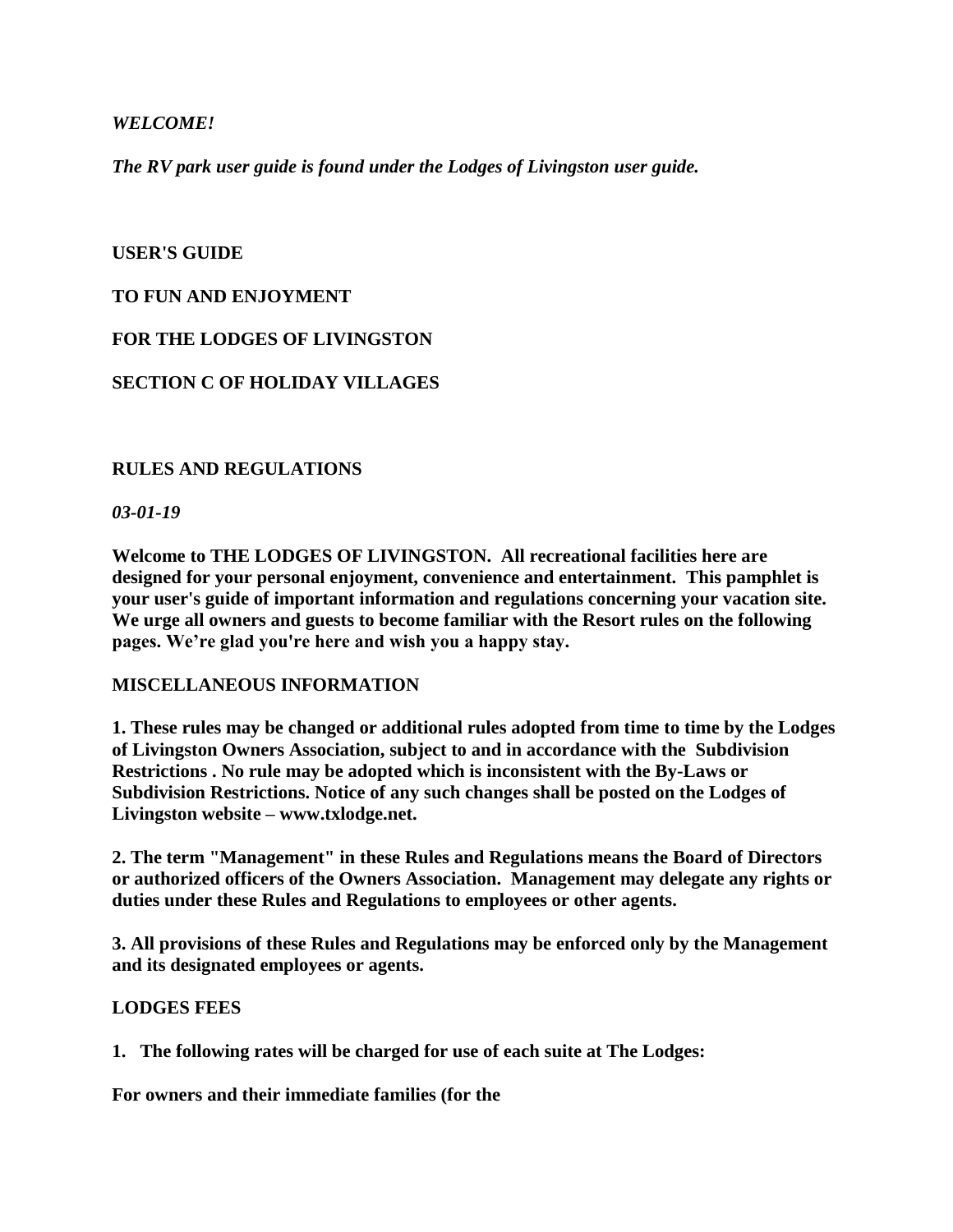**first 14 nights in a calendar year):**

**Monday - Sunday \$35.00 per night**

**For owners and their immediate families (for**

**additional nights in a calendar year):**

**Monday - Sunday \$45.00 per night**

**For Owner's guests:** 

**Monday – Sunday \$55.00 per night**

**In addition to the rental rates noted above, we will charge a cleaning fee of \$35.00 per stay.**

- **2. No maid or cleaning service will be provided prior to the end of each stay.**
- **3. The owner is responsible for any state and local taxes.**
- **4. All charges are payable in advance.**

**5. The owner is responsible for all charges applicable to use of a suite by the owner or his family or guests. In the event that an owner (or the family or guest of such owner) fails to pay any fee when charged, all rights of such owner to use the facilities in either Section B or Section C may be revoked by Management.**

**6. If a person is more than thirty (30) days delinquent in payment of any assessments or charges owed to the Owners Association, neither the person nor his or her family or guests may use the facilities in either Section B or Section C.**

#### **USING THE LODGES**

**1. These regulations cover the use and enjoyment of Section C of HOLIDAY VILLAGES, which is also subject to Subdivision Restrictions filed in the Office of the County Clerk, and on our website: www.txlodge.net.**

**2. The recorded Subdivision Restrictions for Section C describe the persons who are permitted to use the facilities. With certain limited exceptions, use of Section C facilities is restricted to owners of undivided interests in Section C, their guests and the immediate families of owners or guests. ("Owners" also includes purchasers.) The immediate family of an owner or guest consists of only those persons living in the same household as the**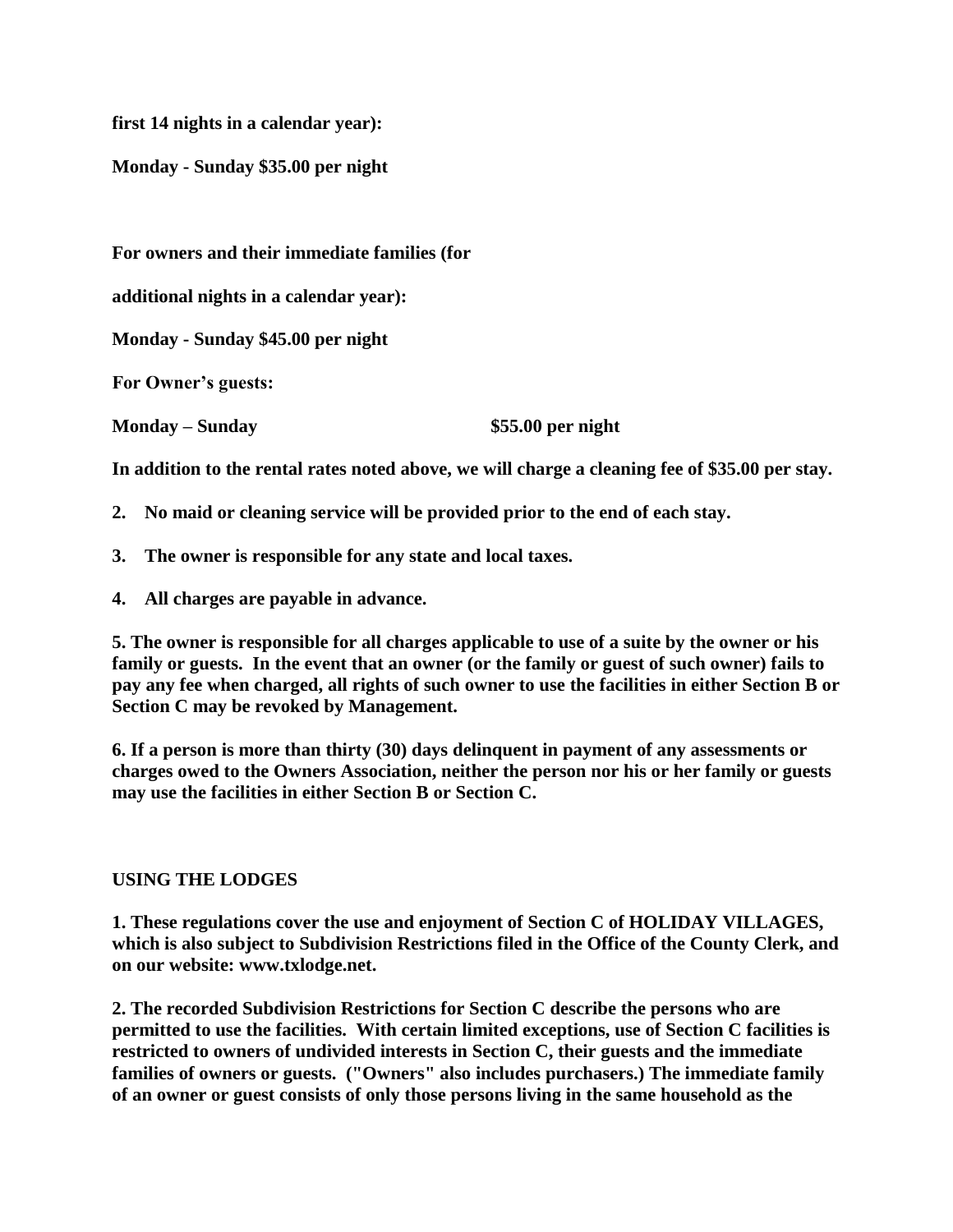**owner (or guest) and are limited to the spouse and unmarried children of the owner (or guest) or spouse. Unmarried children of such owner (or guest) or spouse below the age of 25 who are attending an institution of higher learning may also use the Resort facilities. No person below the age of 18 may occupy Section C unless accompanied by an adult. The Developer may enter into reciprocal use agreements with camping or similar organizations granting use of Section C facilities to members of such organizations.**

**3. In no event will permanent occupancy in Section C be permitted. No person may use Section C as a place of residence or mailing address.**

**4. Reservation policy: Reservations will only be accepted from owners (not members of the owner's family or guests). Reservations are accepted up to ninety (90) days in advance. Holidays book quickly so call early. Reservations for guests may be made up to ninety (90) days in advance but will not be confirmed more than seven (7) days in advance of arrival. Reservations for the use of owners (and their immediate families) may not be made for more than seven (7) nights in any thirty (30) consecutive days, and reservations for the use of guests may not be made for more than two (2) nights in any thirty (30) consecutive days. Additional usage is subject to availability. Reservations may not be made for more than one Friday and one Saturday in any thirty (30) consecutive days. A reservation is forfeited if the owner fails to arrive by 6:00 PM on the reserved arrival date (unless payment in full is received before such time). Exceptions to the reservation policy may be prohibited or permitted at the sole discretion of Management.**

**5. The provisions regarding fees and limits on reservations apply collectively to all persons who use the facilities by virtue of the same 1/1200 undivided interest in Section C. For example, owners of the same 1/1200 undivided interest may make reservations for no more than seven (7) nights in any thirty (30) consecutive days for the use of the owners and their immediate families and no more than two (2) nights in any thirty (30) consecutive days for the use of guests.**

**6. Absolutely no trail bikes, motorcycles, dune buggies, sand buggies, off-road vehicles or other similarly powered vehicles are allowed to be operated within the Resort, except for transportation purposes from campsites to public roads. These vehicles are not to be used for transportation within the Resort.**

**7. All facilities are used by owners and their families and guests at their own risk. Neither the Management nor the Developer will be responsible for bodily injury, death or loss or damage to any property of owners, their families or guests.**

**8. Each owner is responsible for the conduct of, and all damages caused by, his or her family, guests, and any pets belonging to the owner, his or her family or guests.**

**9. No firewood may be removed from the Resort and no trees or shrubs may be cut.**

**10. Quiet hours are from 10 PM to 8 AM each day. No loud noises or equipment will be permitted during quiet hours.**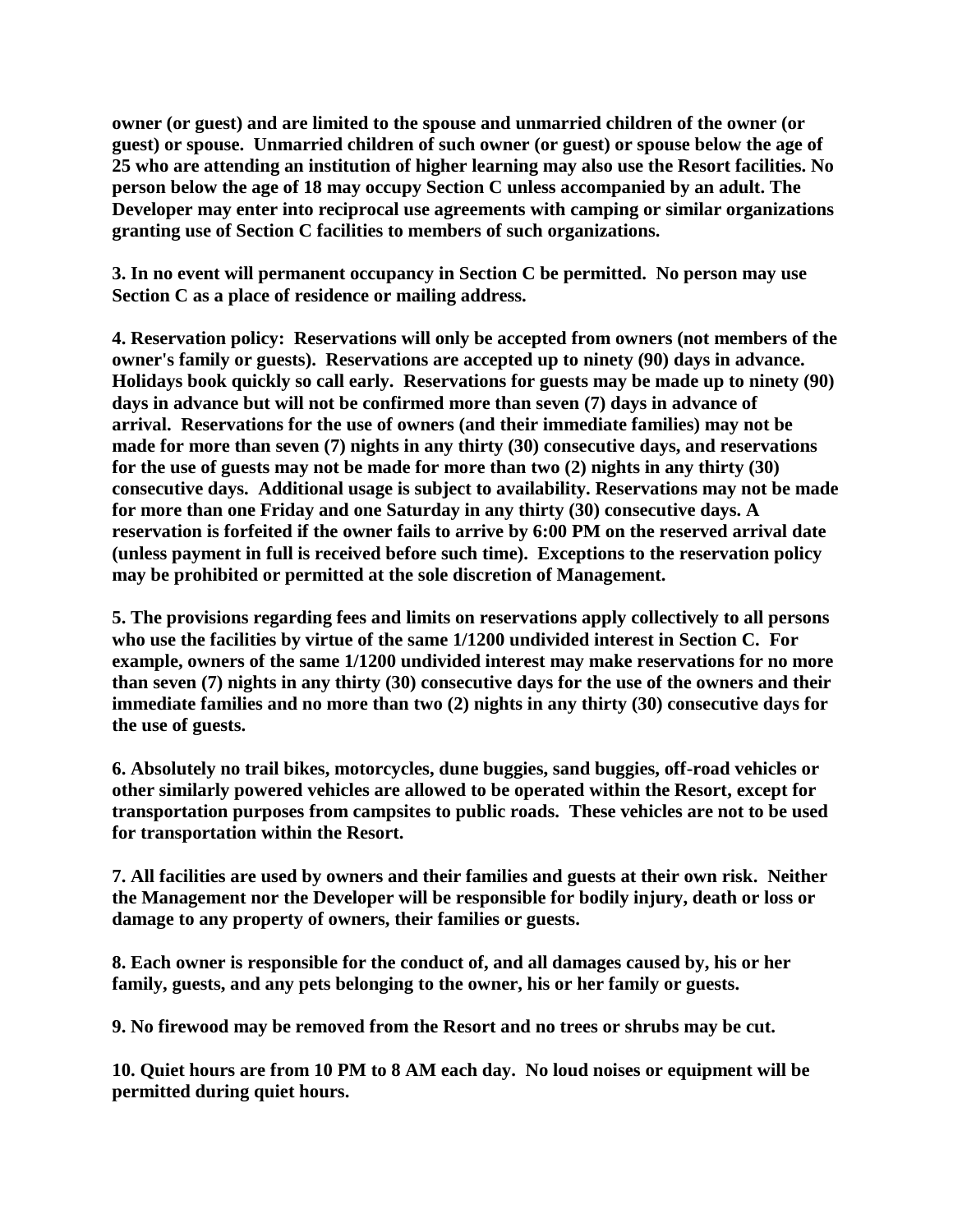**11. Discharge of fireworks or firearms within the Resort is prohibited.**

**12. Owners bringing pets to the Lodges will be charged a non-refundable pet deposit of \$35.00**

**13. Coin-operated laundry facilities are located nearby. No outside clothes lines are permitted.**

**14. Owners, their families and guests shall not engage in unruly, boisterous conduct or other behavior which would interfere with the use of the Resort by others. Any person violating any of these regulations or any criminal laws on the Resort will be required to leave.**

--------------------------------------------------------------------------------------------------------------------- ---------------------------

---------------------------------------------------------------------------------------------------------------------

RV Park User Guide

---------------------------

**SECTION B OF HOLIDAY VILLAGES**

**RULES AND REGULATIONS**

*03-01-19*

*WELCOME!*

**Welcome to HOLIDAY VILLAGE RESORT. All recreational facilities and campground amenities are designed for your personal enjoyment. This pamphlet is your user's guide of important information and regulations concerning your vacation site.We urge all owners and guests to become familiar with the Resort rules on the following pages. We're glad you're here and wish you a happy HOLIDAY.**

#### **MISCELLANEOUS INFORMATION**

**1. These rules may be changed or additional rules adopted from time to time by the Lodges of Livingston Owners Association ("LOLOA"), subject to and in accordance with the Subdivision Restrictions. No rule may be adopted which is inconsistent with the By-Laws or Subdivision Restrictions. Notice of any such changes shall be posted on the website: www.txlodge.net**

**2. The term "Management" in these Rules and Regulations shall mean the Board of Directors or authorized officers of "LOLOA". Management may delegate any rights or duties under these Rules and Regulations to employees or other agents.**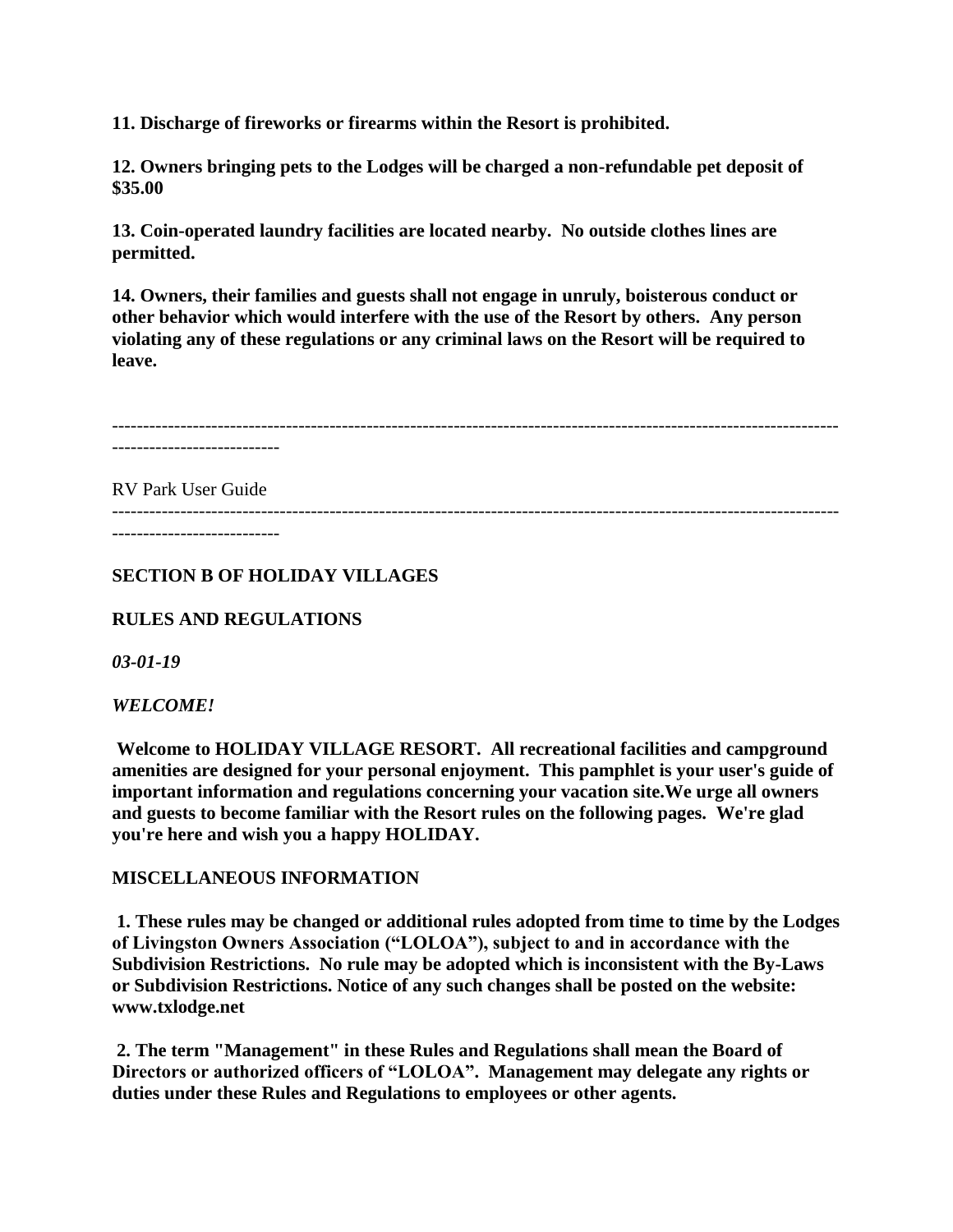**3. All provisions of these Rules and Regulations may be enforced only by the Management and its designated employees or agents.**

# **CAMPGROUND FEES**

**1. Any guest using his own camping vehicle, RV, tent or other camping equipment in Section B will be charged \$28.00 per night per campsite, payable in advance.**

**2. The storage fee for each vehicle, boat or camper is \$20.00 per month or \$100.00 per year, payable in advance.**

**3. An \$18.00 per day charge will be made to any person camping more than twenty one (21) days per calendar year.**

**4. In the event that an owner (or the family or guest of such owner) fails to pay any fee when charged, all rights of such owner to camp or use the facilities in Section B may be revoked by Management.**

**5. If a person is more than 30 days delinquent in payment of any assessments or charges owed to the Owners Association, neither the person nor his or her family or guests may use the facilities in Section B.**

# **USING THE CAMPGROUND**

**1. These regulations cover the use and enjoyment of Section B of HOLIDAY VILLAGES, which is also subject to Subdivision Restrictions filed in the Office of County Clerk of the County in which the property is situated.**

**2. The recorded Subdivision Restrictions for Section B describe the persons who are permitted to camp. With certain limited exceptions, use of Section B facilities is restricted to owners of undivided interests in Section B, owners of undivided interests in Section C, their guests and the immediate families of owners or guests. ("Owners" also includes purchasers.) The immediate family of an owner or guest consists of only those persons living in the same household as the owner (or guest) and are limited to the spouse and unmarried children of the owner (or guest) or spouse. Unmarried children of such owner (or guest) or spouse below the age of 25 who are attending an institution of higher learning may also use the Resort facilities. No person below the age of 18 may camp in Section B unless accompanied by an adult.**

**3. Usage of campsites in Section B by any one owner (or his or her family) shall be no more than thirteen (13) cumulative days in any thirty (30) day period. In no event will permanent occupancy in Section B be permitted. No person shall use Section B as a place of residence or mailing address.**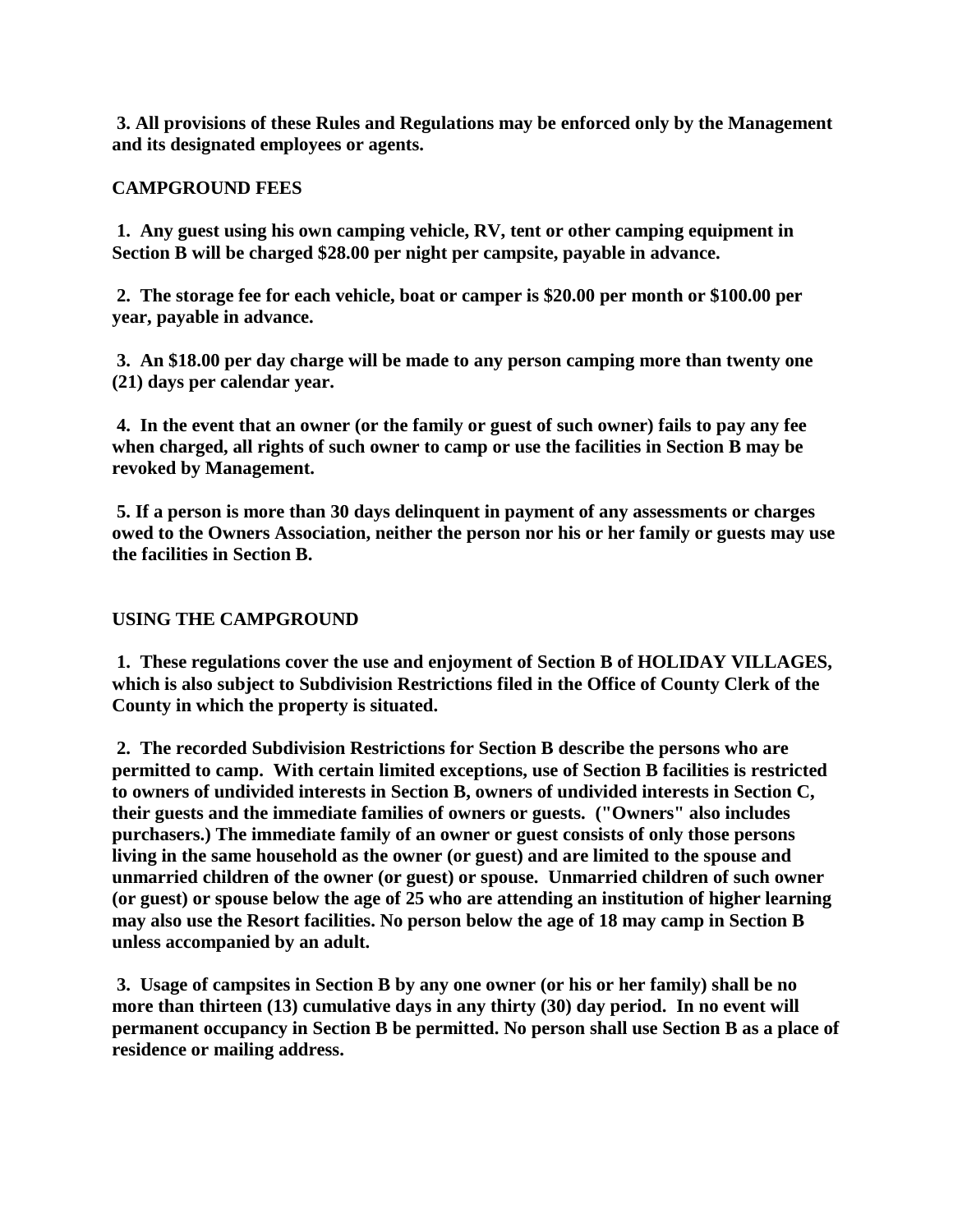**4. Owners may have up to two (2) guests (and the immediate families of such guests) in Section B at any one time. Guests must at all times be accompanied by an owner when using any of the Section B facilities.**

**5. Guests having their own camping equipment occupying a campsite may stay up to three (3) days in any thirty (30) day period. (See section on "FEES")**

**6. Management may in its sole discretion permit campsite usage for additional days or by additional guests if it determines that there is adequate availability of campsites.**

**7. Call to make a reservation before driving to the Resort. Reservations are accepted up to sixty (60) days in advance. Holidays book quickly so call early. A reservation is forfeited if the owner does not arrive by 6 PM on the designated day.**

**8. Register at the Ranger Station when you arrive or depart. You may choose your campsite from those which are available, and the campsite will then be registered in your name. Switching campsites is not permitted without prior approval.**

**9. Owners staying for extended periods of time during the peak season may be required by Management to move from the improved campgrounds to the semi-improved or unimproved areas after a reasonable time so that those owners who are here less frequently and for shorter periods of time may receive their fair share of the use of the Resort facilities.**

**10. The Management reserves the right to determine the suitability of any particular vehicle or equipment for use within Section B and to exclude vehicles or equipment which they deem unsuitable or unsightly for use. Buses and converted buses are prohibited in Section B at all times. Absolutely no trail bikes, motorcycles, dune buggies, sandbuggies, off-road vehicles or other similarly powered vehicles are allowed to be operated within the Resort, except for transportation purposes from campsites to public roads. These vehicles are not to be used for transportation within the Resort.**

**11. All facilities are used by owners and their families and guests at their own risk. Neither the Management nor the Developer will be responsible for bodily injury, death or loss or damage to any property of owners, their families or guests.**

**12. Each owner is responsible for the conduct of, and all damages caused by, his or her family and guests.**

**13. Campfires are permitted only in designated areas. No firewood may be removed from the Resort and no trees or shrubs may be cut.**

**14. Household pets are permitted if kept on a leash or penned. Each owner is responsible for conduct, noise and damage caused by his or her pet.**